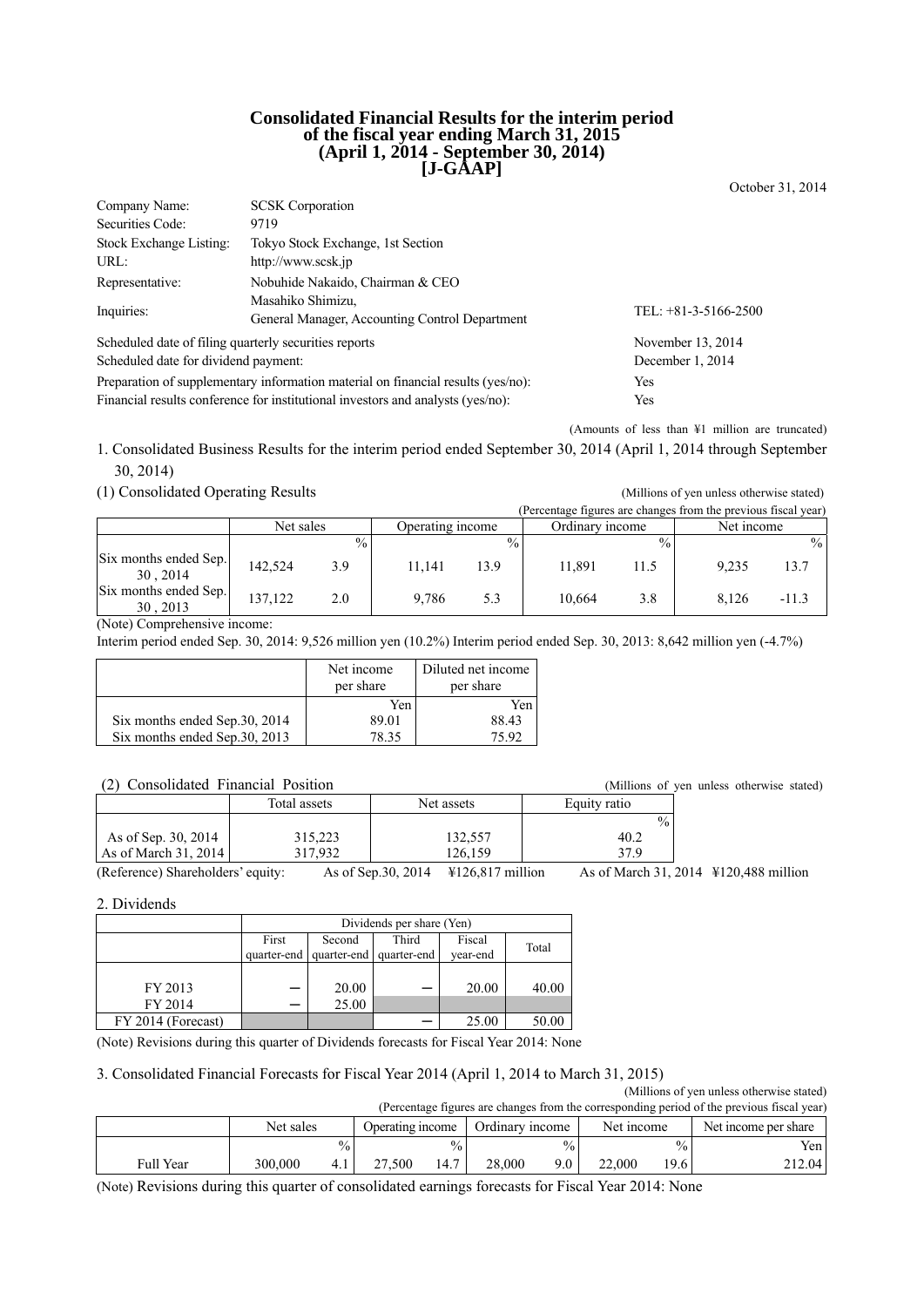- (1) Changes in significant subsidiaries during the period : None
- (2) Adoption of specific accounting procedures in preparing quarterly consolidated financial statements: None
- (3) Changes in accounting policies, changes in accounting estimates and restatement of prior period financial statements after error corrections
	- 1) Changes in accounting policies, changes in accounting standards and other regulations: Yes
	- 2) Changes in accounting policies due to other reasons: None
	- 3) Changes in accounting estimates: None
	- 4) Restatement of prior period financial statements after error corrections: None
- (4) Number of shares issued (Common stock)
	- 1) The number of shares issued as of the period-end (including treasury stock)

|    | As of Sep. 30, 2014                                         | 107,986,403 shares |
|----|-------------------------------------------------------------|--------------------|
|    | As of March 31, 2014                                        | 107,986,403 shares |
| 2) | The number of shares of treasury stock as of the period-end |                    |
|    | As of Sep. 30, 2014                                         | 4,222,657 shares   |
|    | As of March 31, 2014                                        | 4,231,855 shares   |
| 3) | The average number of shares during the period              |                    |
|    | As of Sep. 30, 2014                                         | 103,760,352 shares |
|    | As of Sep. 30, 2013                                         | 103,719,042 shares |
|    |                                                             |                    |

\*Notification regarding the auditing process

 This financial report is not within the scope of the auditing process as prescribed by the Financial Instruments and Exchange Act. Therefore, and as of the time of disclosure, the auditing process of this financial report has not been completed.

\* Cautionary statement concerning appropriate use of financial forecasts and other explanatory notes

- The financial forecasts contained in this document are based on the information currently available and certain assumptions deemed reasonable. Actual results may vary from these forecasts for various reasons. With regard to the assumptions on which financial forecasts are based and other explanatory notes in connection with the use of financial forecasts, please refer to "Qualitative information of Consolidated Financial Forecast for the fiscal year ending March 31, 2015" on page 3.
- SCSK will hold a results briefing for institutional investors and analysts on October 31, 2014. Materials used in the briefing, a transcript of the main questions and answers, and other related information will be published on SCSK's website promptly thereafter.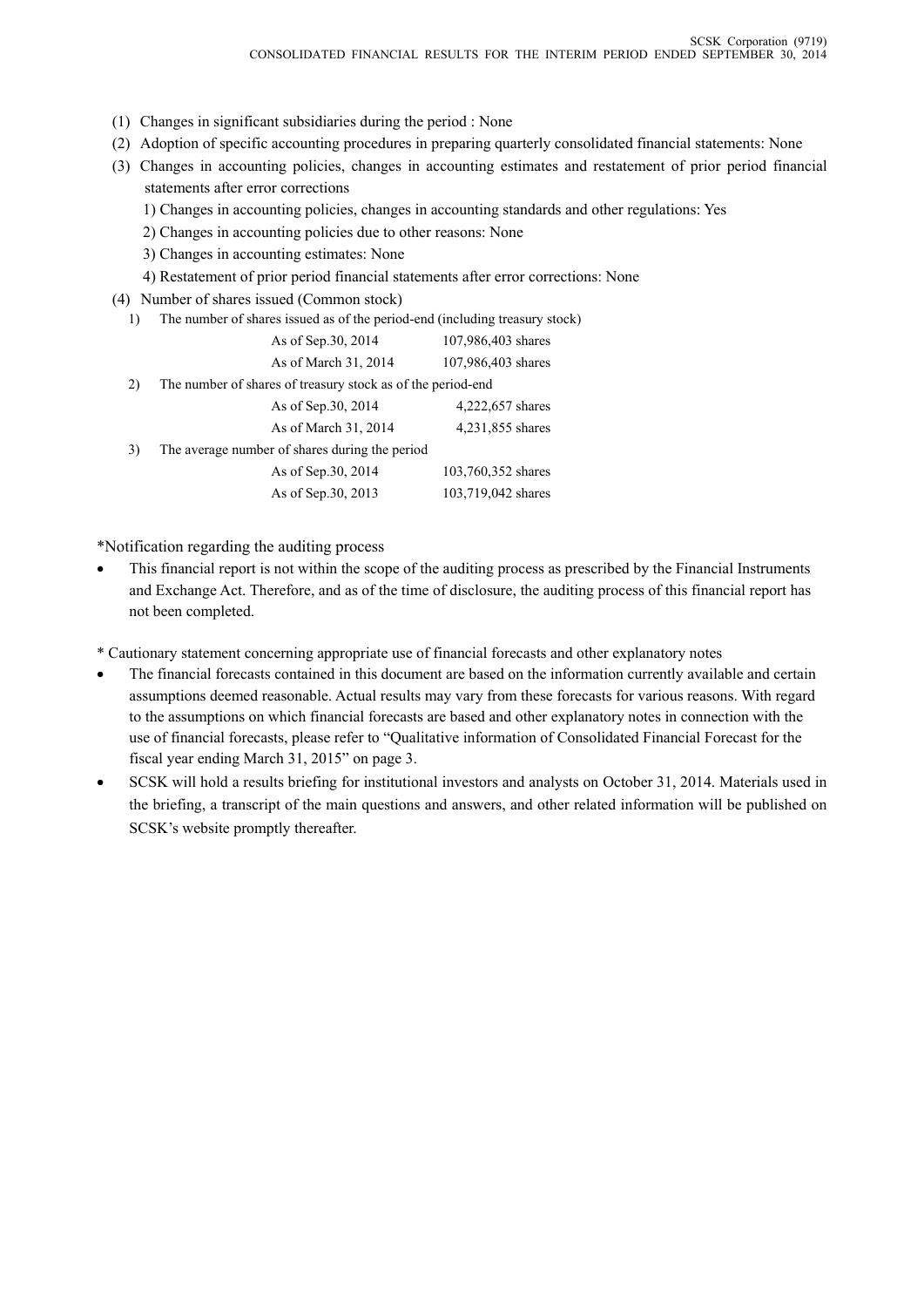# Contents

|     | 1. Qualitative information regarding Operating Results for the interim period ended September 30, 2014 ················ 2                                                                                                                                                                                                      |  |
|-----|--------------------------------------------------------------------------------------------------------------------------------------------------------------------------------------------------------------------------------------------------------------------------------------------------------------------------------|--|
| (1) |                                                                                                                                                                                                                                                                                                                                |  |
| (2) |                                                                                                                                                                                                                                                                                                                                |  |
| (3) | Qualitative information of Consolidated Financial Forecast for the fiscal year ending March 31, 2015 ············· 3                                                                                                                                                                                                           |  |
|     |                                                                                                                                                                                                                                                                                                                                |  |
| (1) | Transfer of important subsidiaries in the three months under review material contact and a 4                                                                                                                                                                                                                                   |  |
| (2) | Adoption of specific accounting procedures in preparing quarterly consolidated financial statements  4                                                                                                                                                                                                                         |  |
| (3) | Changes in accounting policies, changes in accounting estimate and restatement of prior period financial                                                                                                                                                                                                                       |  |
|     |                                                                                                                                                                                                                                                                                                                                |  |
|     | 3. Consolidated Quarterly Financial Statements manufactured control of the Statements of Statements and Statements of Statements and Statements of Statements and Statements of Statements and Statements and Statements and S                                                                                                 |  |
| (1) |                                                                                                                                                                                                                                                                                                                                |  |
| (2) |                                                                                                                                                                                                                                                                                                                                |  |
|     |                                                                                                                                                                                                                                                                                                                                |  |
|     |                                                                                                                                                                                                                                                                                                                                |  |
| (3) | Consolidated Quarterly Statements of Cash Flows manufactured consolidated Quarterly Statements of Cash Flows manufactured and the statements of Cash Flows manufactured and statements of Cash Flows manufactured and statemen                                                                                                 |  |
| (4) | Notes regarding Consolidated Financial Results for the interim period ended September 30, 2014 ·················11                                                                                                                                                                                                             |  |
|     | (Notes regarding the Premise of a Going Concern) manufactured and the Premise of a Going Concern) manufactured and a state of a Going Concern manufactured and a state of a Going Concern manufactured and a state of $11$                                                                                                     |  |
|     |                                                                                                                                                                                                                                                                                                                                |  |
|     | (Segment information) $\cdots$ $\cdots$ $\cdots$ $\cdots$ $\cdots$ $\cdots$ $\cdots$ $\cdots$ $\cdots$ $\cdots$ $\cdots$ $\cdots$ $\cdots$ $\cdots$ $\cdots$ $\cdots$ $\cdots$ $\cdots$ $\cdots$ $\cdots$ $\cdots$ $\cdots$ $\cdots$ $\cdots$ $\cdots$ $\cdots$ $\cdots$ $\cdots$ $\cdots$ $\cdots$ $\cdots$ $\cdots$ $\cdots$ |  |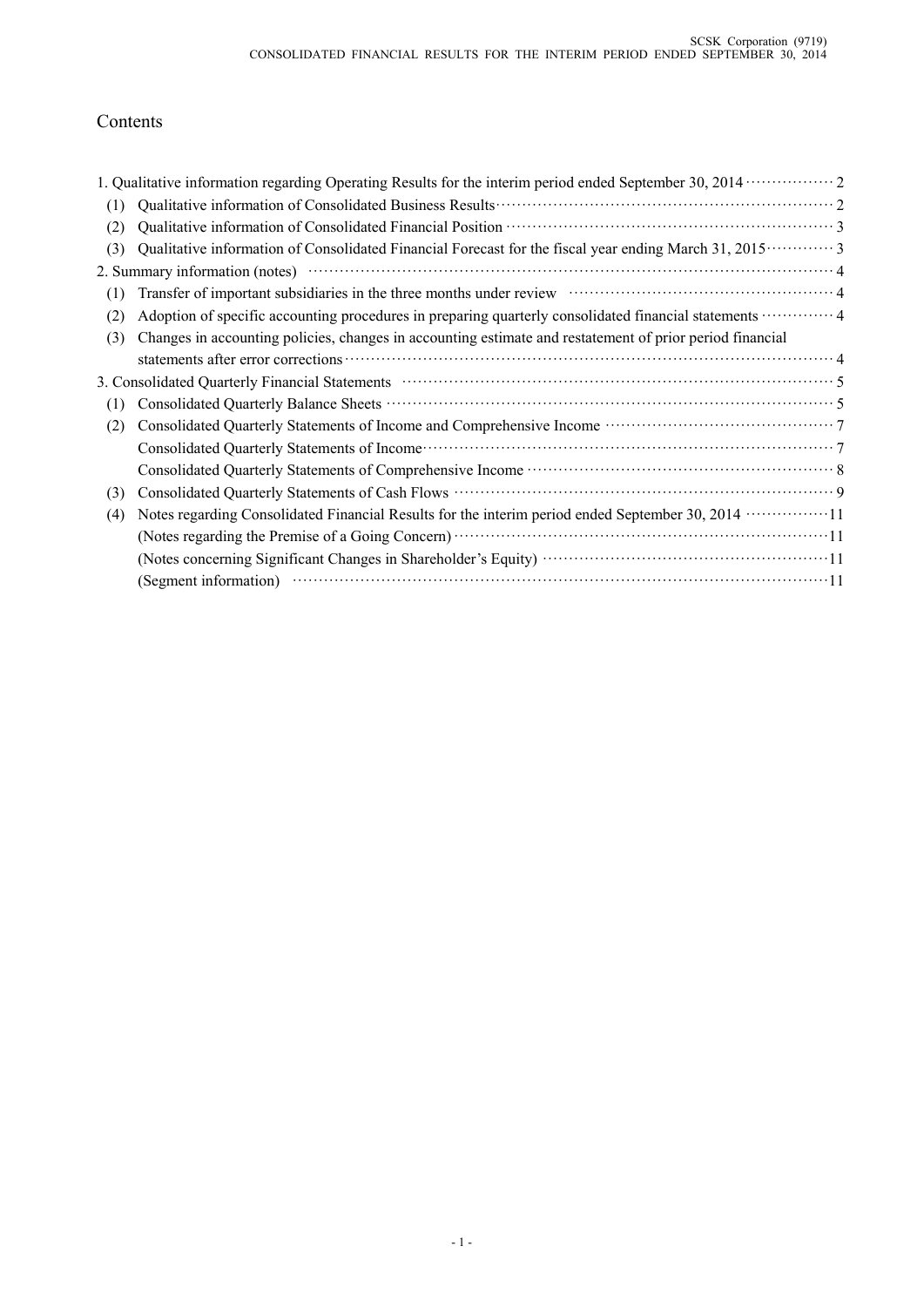1. Qualitative information regarding Operating Results for the six months ended September 30, 2014

(1) Qualitative information of Consolidated Business Results

In the six-month period under review, although the after effects of the last-minute surge in demand prior to the consumption tax increase caused manufacturing and consumer spending to weaken, the Japanese economy continued a mild recovery as capex increased and the employment situation improved for large companies.

 The outlook for the Japanese economy is for the recovery to continue on improvements in the employment and income environments underpinned by the government's economic policies and the end of the reaction to the lastminute surge in demand, although there has been turmoil in the financial markets due to anxiety over the end of US monetary easing and concerns that the economy may stall due to concerns about deterioration or deceleration in European and developing economies.

 In these economic conditions, IT investment by corporations has gradually become more positive, leading to higher investment demand.

 In the financial industry, systems investment has strengthened overall on strong demand for systems development from large banks and systems investment for responding to legislative changes in the securities industry.

 In the manufacturing industry, although a cautious attitude among some companies is currently evident, progress in a broad realization of IT demand among manufacturing industry customers is expected, reflecting an increase in corporate customers who are considering strategic IT investment to strengthen manufacturing and sales activities and globalization of business.

 In addition to new IT investment, many more companies are considering renewing existing IT infrastructure, and there is growing demand for cloud-type IT infrastructure services aimed at improving business efficiency and productivity, together with growing needs for data center services.

 The outlook for the IT services market is for continued growth of IT investment in Japanese companies despite increasing recognition among businesses that a shortage of engineers is a growing issue for the entire industry.

This growth is driven by the expansion of large-scale systems development projects related to financial institutions and government projects as well as the spread of cloud services and growth of big data needs that are driving demand for

new systems investment demand.

 In the Company's operating results for the period under review, consolidated net sales increased 3.9% compared to the same period of the previous fiscal year to ¥142,524 million. This reflects an increase in IT demand primarily among manufacturing, financial and telecommunications industry customers. Operating income increased 13.9% to ¥11,141 million, reflecting higher profit due to higher sales and increased profit margin due to higher business efficiency. This increase in operating income, along with other factors, caused ordinary income to increase by 11.5% to ¥11,891 million and net income to increase by 13.7% to ¥9,235 million.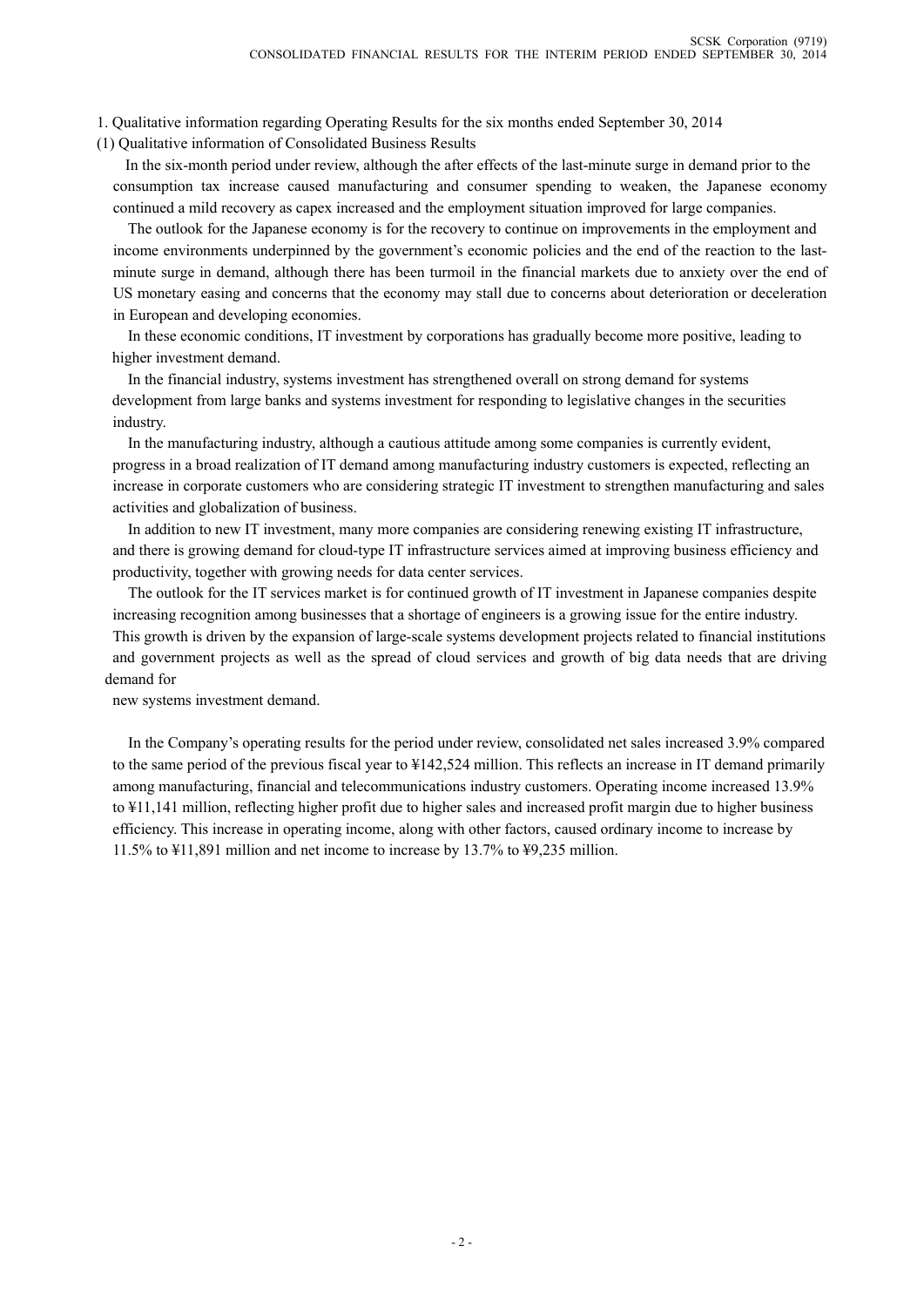### **(2) Qualitative information of Consolidated Financial Position**

Cash and cash equivalents ("cash") as of September 30, 2014 increased ¥10,270 million compared to March 31, 2014 to ¥69,275 million. The increase or decrease in each cash flow type and the main factors for such changes are as follows.

Cash flow from operating activities

Net cash provided by operating activities was ¥11,582 million.

The main cash inflow factors were net income before income taxes and minority interests of ¥11,211 million, depreciation of ¥3,332 million and a ¥8,831 million increase in capital stemming from a decrease in accounts receivable. The main cash outflow factors were an increase in inventories of ¥1,219 million and a decrease in accounts payable of ¥4,292 million.

Cash flow from investing activities

Net cash used in investing activities was ¥3,676 million.

The main cash inflow factor was repayments of deposits of ¥10,000 million. The main cash outflow factors were payments for the acquisition of tangible fixed assets of ¥5,090 million and acquisition of intangible fixed assets of ¥1,161 million.

Cash flow from financing activities

Net cash used in financing activities was ¥4,994 million.

The main cash outflow factors were a decrease in finds due to repayment of borrowings of ¥2,000 million (net) and dividend payments of ¥2,079 million (¥20 per share).

### **(3) Qualitative information of Consolidated Financial Forecast for the fiscal year ending March 31, 2015**

Business performance for the first six months of the year was generally in accordance with forecasts and there are no changes to the consolidated half-year or full-year forecasts issued on April 30, 2014.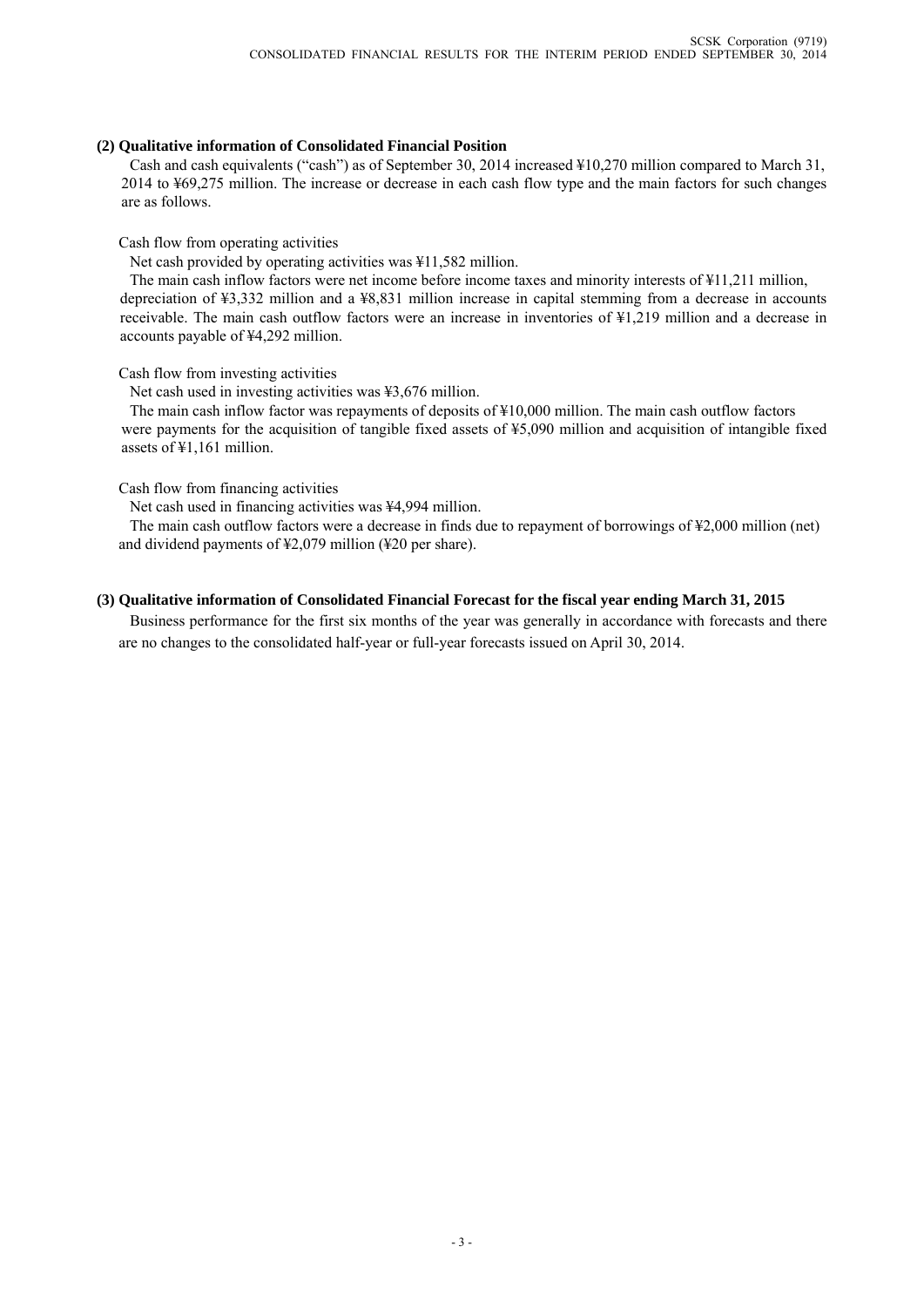### **2. Summary information (notes)**

- **(1) Transfer of important subsidiaries in the six months under review No applicable items**
- **(2) Adoption of specific accounting procedures in preparing quarterly consolidated financial statements No applicable items**

### **(3) Changes in accounting policies, changes in accounting estimates and restatement of prior period financial statements after error corrections**

SCSK has adopted the Accounting Standard for Retirement Benefits (ASBJ Statement No. 26, May 17, 2012; "the Accounting Standard for Retirement Benefits") and the Guidance on Accounting Standard for Retirement Benefits (ASBJ Guidance No. 25, May 17, 2012; "the Guidance on Accounting Standard for Retirement Benefits") from the first quarter of the current fiscal year and has reviewed the calculation method of retirement benefit obligations and service costs in accordance with the stipulations of Article 35 of the Accounting Standard for Retirement Benefits and Article 67 of the Guidance on Accounting Standard for Retirement Benefits. The period allocation methodology for the estimated retirement benefit amount was changed from a straight line basis to payment calculation type, and the determination of the discount rate was changed from a single discount rate to plural discount rates (yield curve).

In accordance with transitional treatment as stipulated in Article 37 of the Accounting Standard for Retirement Benefits for the application of accounting standards for retirement benefits, the impact on retained earnings resulting from the change has been recorded in Changes in accounting policy for retirement benefit obligations and service cost at the beginning of the period under review.

As a result of this change, retirement benefit-related assets decreased by ¥1,680 million and retained earnings decreased by ¥964 million at the beginning of the first quarter. The resulting effect on profit and loss is immaterial.

This effect has been omitted from the Segment information section because it is immaterial.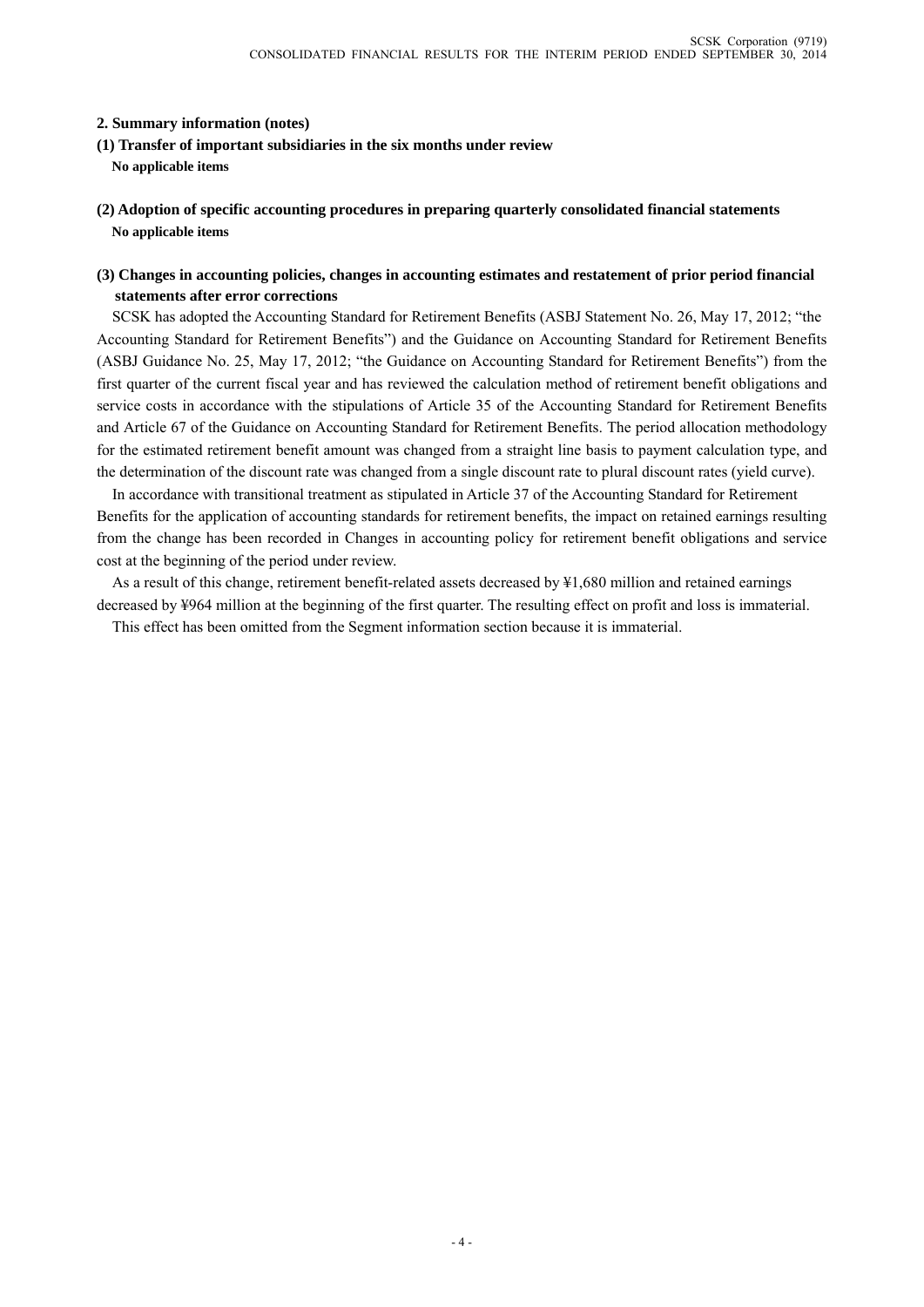# **3. Consolidated Quarterly Financial Statements**

## **(1) Consolidated Quarterly Balance Sheets**

|                                     |                     | (Unit: Millions of Yen) |
|-------------------------------------|---------------------|-------------------------|
|                                     | As of Mar. 31, 2014 | As of Sep. 30, 2014     |
| <b>ASSETS</b>                       |                     |                         |
| Current assets                      |                     |                         |
| Cash and deposits                   | 19,156              | 27,016                  |
| Notes and accounts receivable-trade | 63,372              | 54,640                  |
| Securities                          | 1,101               | 1,000                   |
| Operational investment securities   | 40,372              | 43,020                  |
| Merchandise and finished goods      | 2,459               | 4,216                   |
| Work in process                     | 1,757               | 1,238                   |
| Raw materials and supplies          | 28                  | 27                      |
| Deposits paid                       | 58,864              | 52,102                  |
| Other                               | 23,814              | 22,453                  |
| Allowance for doubtful accounts     | $-30$               | $-29$                   |
| Total current assets                | 210,896             | 205,688                 |
| Non-current assets                  |                     |                         |
| Property, plant and equipment       |                     |                         |
| Buildings and structures, net       | 25,194              | 24,338                  |
| Land                                | 20,681              | 20,681                  |
| Others, net                         | 11,311              | 15,396                  |
| Total property, plant and equipment | 57,187              | 60,416                  |
| Intangible assets                   |                     |                         |
| Goodwill                            | 251                 | 210                     |
| Other                               | 6,964               | 7,004                   |
| Total intangible assets             | 7,216               | 7,215                   |
| Investments and other assets        |                     |                         |
| Investment securities               | 8,313               | 8,349                   |
| Other                               | 34,571              | 33,797                  |
| Allowance for doubtful accounts     | $-252$              | $-243$                  |
| Total investments and other assets  | 42,632              | 41,903                  |
| Total non-current assets            | 107,036             | 109,535                 |
| Total assets                        | 317,932             | 315,223                 |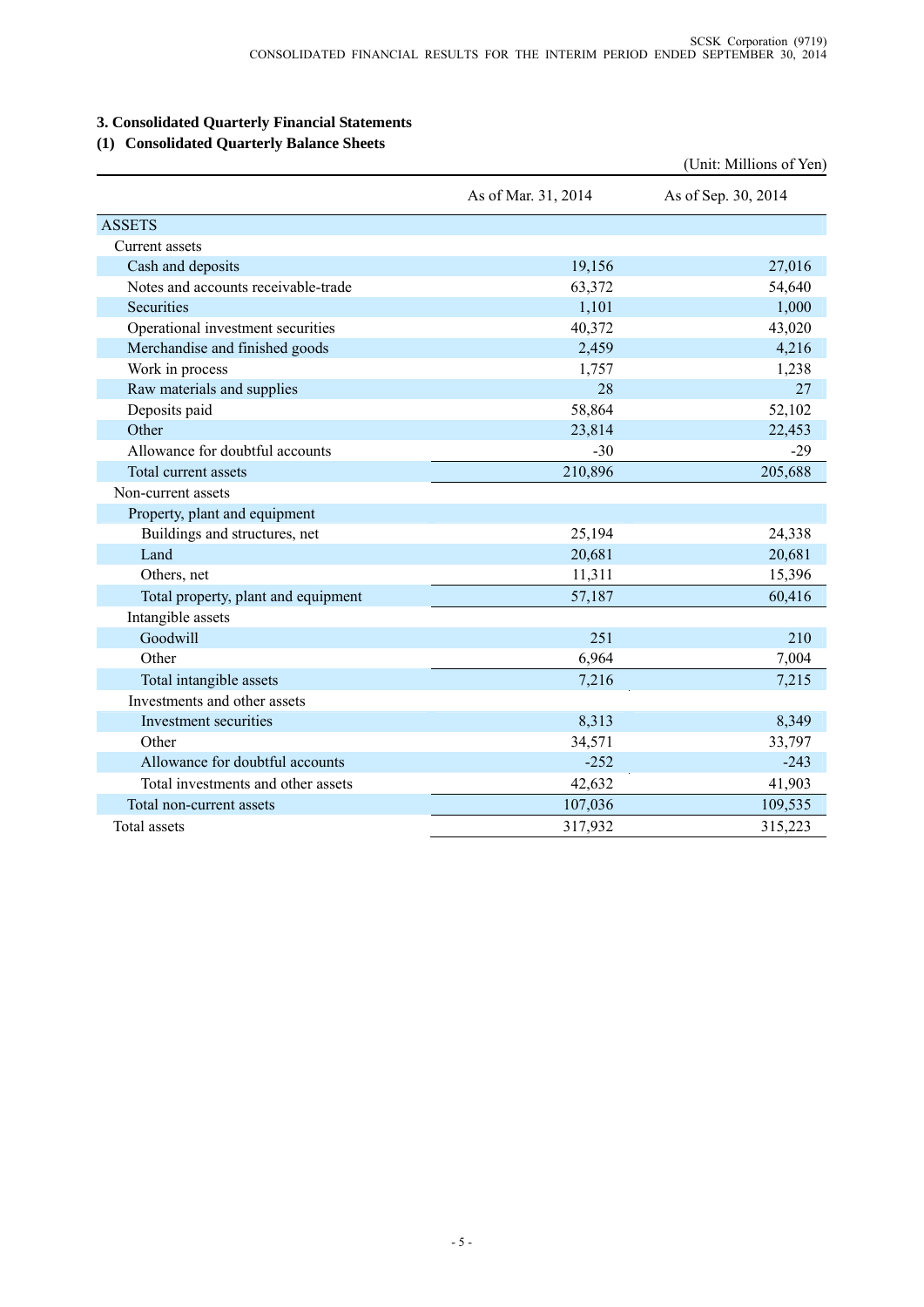|                                                       |                     | (Unit: Millions of Yen) |
|-------------------------------------------------------|---------------------|-------------------------|
|                                                       | As of Mar. 31, 2014 | As of Sep. 30, 2014     |
| <b>LIABILITIES</b>                                    |                     |                         |
| <b>Current liabilities</b>                            |                     |                         |
| Notes and accounts payable-trade                      | 19,644              | 15,465                  |
| Short-term loans payable                              | 17,000              | 10,000                  |
| Current portion of long-term loans payable            |                     | 10,000                  |
| Income taxes payable                                  | 2,471               | 1,486                   |
| Provision for bonuses                                 | 7,492               | 6,841                   |
| Provision for directors' bonuses                      | 121                 | 47                      |
| Provision for loss on construction contracts          | 78                  | 166                     |
| Deposits received of prepaid cards                    | 70,647              | 71,827                  |
| Other                                                 | 28,069              | 26,612                  |
| Total current liabilities                             | 145,524             | 142,447                 |
| Non-current liabilities                               |                     |                         |
| Bonds payable                                         | 20,000              | 20,000                  |
| Long-term loans payable                               | 20,000              | 15,000                  |
| Provision for directors' retirement benefits          | 29                  | 24                      |
| Net defined benefit liability                         | 192                 | 180                     |
| Asset retirement obligations                          | 1,508               | 1,583                   |
| Other                                                 | 4,517               | 3,431                   |
| Total non-current liabilities                         | 46,248              | 40,219                  |
| <b>Total liabilities</b>                              | 191,773             | 182,666                 |
| <b>NET ASSETS</b>                                     |                     |                         |
| Shareholders' equity                                  |                     |                         |
| Capital stock                                         | 21,152              | 21,152                  |
| Capital surplus                                       | 3,061               | 3,059                   |
| Retained earnings                                     | 101,176             | 107,368                 |
| Treasury stock                                        | $-8,510$            | $-8,494$                |
| Total shareholders' equity                            | 116,880             | 123,087                 |
| Accumulated other comprehensive income                |                     |                         |
| Valuation difference on available-for-sale securities | 1,129               | 1,268                   |
| Deferred gains or losses on hedges                    | $-0$                | 58                      |
| Foreign currency translation adjustment               | $-57$               | $-24$                   |
| Remeasurements of defined benefit plans               | 2,537               | 2,428                   |
| Total accumulated other comprehensive income          | 3,608               | 3,730                   |
| Subscription rights to shares                         | 135                 | 128                     |
| Minority interests                                    | 5,535               | 5,611                   |
| Total net assets                                      | 126,159             | 132,557                 |
| Total liabilities and net assets                      | 317,932             | 315,223                 |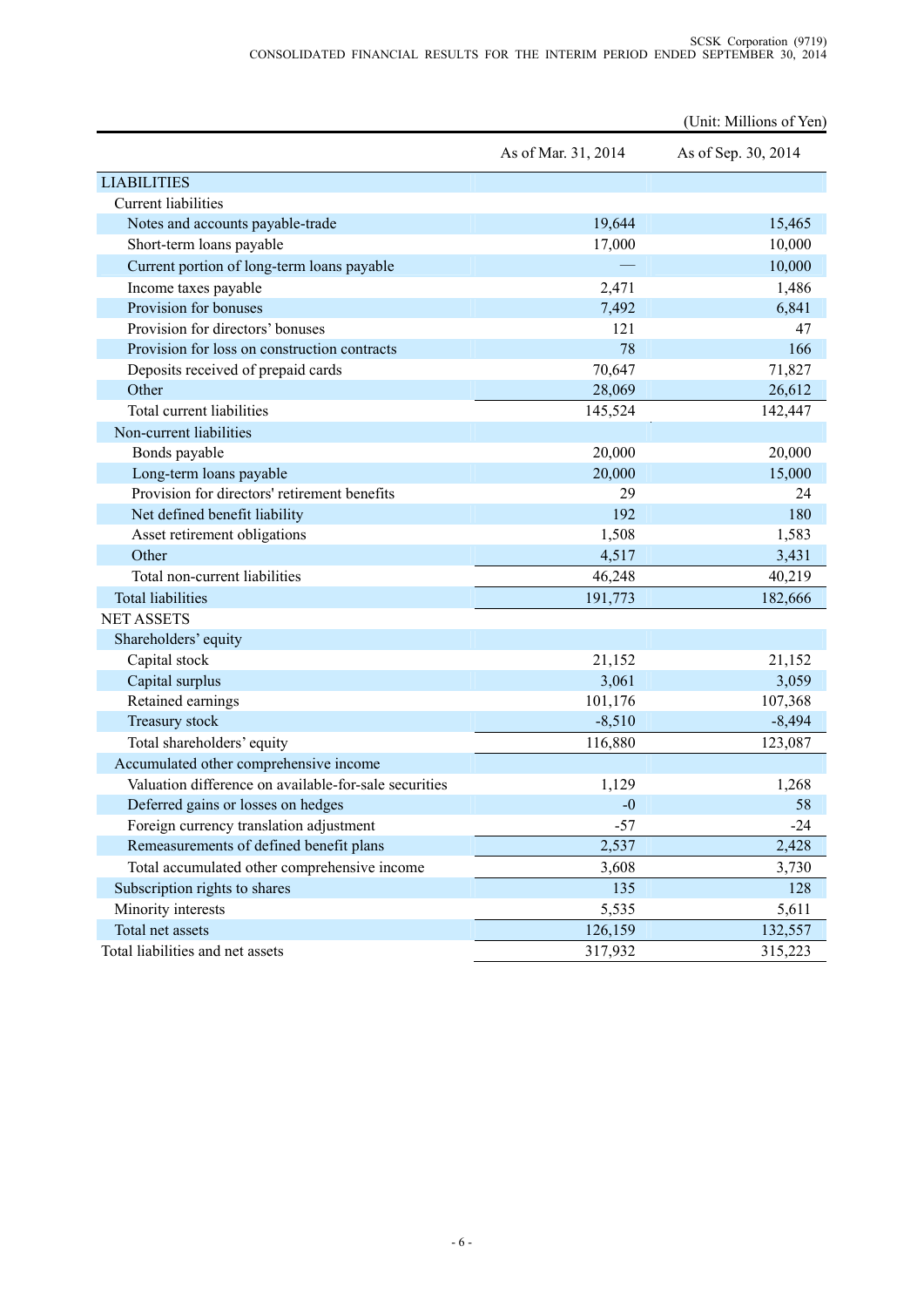### **(2) Consolidated Quarterly Statements of Income and Comprehensive Income Consolidated Quarterly Statements of Income**

|                                                                  |                                       | (Unit: Millions of Yen)               |
|------------------------------------------------------------------|---------------------------------------|---------------------------------------|
|                                                                  | From Apr. 1, 2013<br>to Sep. 30, 2013 | From Apr. 1, 2014<br>to Sep. 30, 2014 |
| Net sales                                                        | 137,122                               | 142,524                               |
| Cost of sales                                                    | 105,178                               | 109,080                               |
| Gross profit                                                     | 31,944                                | 33,443                                |
| Selling, general and administrative expenses                     | 22,157                                | 22,301                                |
| Operating income                                                 | 9,786                                 | 11,141                                |
| Non-operating income                                             |                                       |                                       |
| Interest income                                                  | 123                                   | 54                                    |
| Dividends income                                                 | 29                                    | 32                                    |
| Share of profit of entities accounted for using equity<br>method | 151                                   | 176                                   |
| Gain on sales of investment securities                           | 289                                   | $\mathbf{0}$                          |
| Hoard profit of prepaid card                                     | 516                                   | 628                                   |
| Other                                                            | 299                                   | 164                                   |
| Total non-operating income                                       | 1,411                                 | 1,057                                 |
| Non-operating expenses                                           |                                       |                                       |
| Interest expenses                                                | 188                                   | 116                                   |
| Retirement benefit expenses                                      | 130                                   | 130                                   |
| Other                                                            | 213                                   | 60                                    |
| Total non-operating expenses                                     | 532                                   | 307                                   |
| Ordinary income                                                  | 10,664                                | 11,891                                |
| Extraordinary income                                             |                                       |                                       |
| Gain on sales of non-current assets                              | 3                                     | 2                                     |
| Gain on sales of shares of subsidiaries and associates           | $\theta$                              |                                       |
| Gain on sales of memberships                                     | 12                                    |                                       |
| Gain on reversal of subscription rights to shares                |                                       | 3                                     |
| Total extraordinary income                                       | 16                                    | 5                                     |
| <b>Extraordinary</b> loss                                        |                                       |                                       |
| Loss on retirement of non-current assets                         | 29                                    | 163                                   |
| Loss on sales of non-current assets                              | 2                                     | $\boldsymbol{0}$                      |
| Loss on valuation of stocks of subsidiaries and affiliates       | 348                                   |                                       |
| Business withdrawal loss                                         | 377                                   |                                       |
| Office transfer related expenses                                 | 372                                   |                                       |
| Burden of loss on outside the contract                           |                                       | 409                                   |
| Compensation expenses                                            |                                       | 111                                   |
| Total extraordinary loss                                         | 1,130                                 | 685                                   |
| Income before income taxes and minority interests                | 9,550                                 | 11,211                                |
| Income taxes — current                                           | 1,143                                 | 1,136                                 |
| Income taxes — deferred                                          | 177                                   | 657                                   |
| Total income taxes                                               | 1,321                                 | 1,794                                 |
| Income before minority interests                                 | 8,229                                 | 9,417                                 |
| Minority interests in income                                     | 103                                   | 181                                   |
| Net income                                                       | 8,126                                 | 9,235                                 |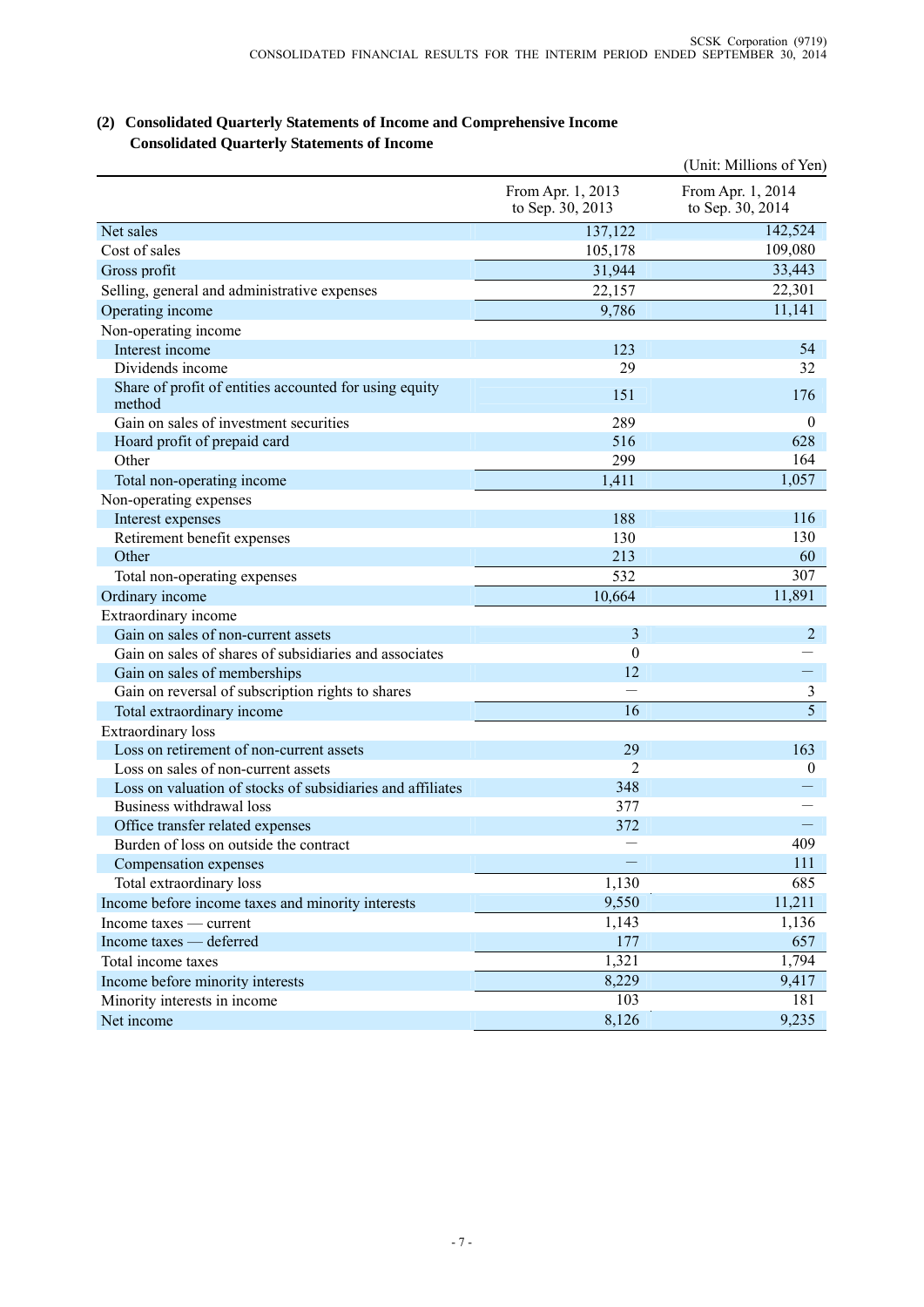# **Consolidated Quarterly Statements of Comprehensive Income**

|                                                                                      |                                       | (Unit: Millions of Yen)               |
|--------------------------------------------------------------------------------------|---------------------------------------|---------------------------------------|
|                                                                                      | From Apr. 1, 2013<br>to Sep. 30, 2013 | From Apr. 1, 2014<br>to Sep. 30, 2014 |
| Income before minority interests                                                     | 8,229                                 | 9,417                                 |
| Other comprehensive income                                                           |                                       |                                       |
| Valuation difference on available-for-sale securities                                | 202                                   | 137                                   |
| Deferred gains or losses on hedges                                                   | 8                                     | 58                                    |
| Foreign currency translation adjustment                                              | 183                                   | 34                                    |
| Remeasurements of defined benefit plans, net of tax                                  |                                       | $-121$                                |
| Gain or loss on change in equity                                                     | 5                                     |                                       |
| Share of other comprehensive income of entities<br>accounted for using equity method | 12                                    | $\theta$                              |
| Total other comprehensive income                                                     | 413                                   | 108                                   |
| Comprehensive income                                                                 | 8,642                                 | 9,526                                 |
| Comprehensive income attributable to                                                 |                                       |                                       |
| Comprehensive income attributable to owners of the<br>parent                         | 8,533                                 | 9,356                                 |
| Comprehensive income attributable to minority interests                              | 109                                   | 169                                   |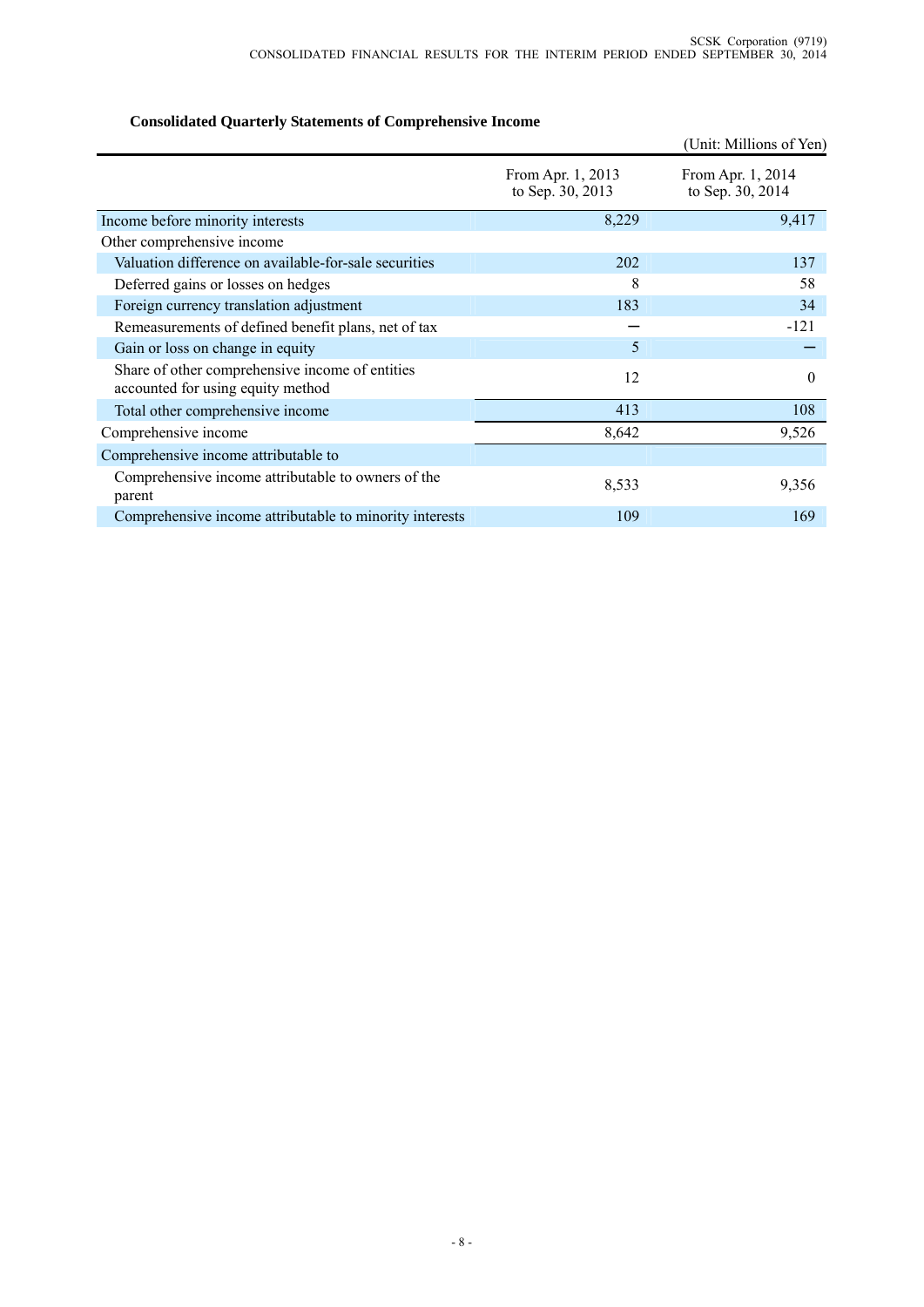# **(3) Consolidated Quarterly Statements of Cash Flows**

|                                                                         |                                       | (Unit: Millions of Yen)               |
|-------------------------------------------------------------------------|---------------------------------------|---------------------------------------|
|                                                                         | From Apr. 1, 2013<br>to Sep. 30, 2013 | From Apr. 1, 2014<br>to Sep. 30, 2014 |
| Cash flows from operating activities                                    |                                       |                                       |
| Income before income taxes and minority interests                       | 9,550                                 | 11,211                                |
| Depreciation                                                            | 3,420                                 | 3,332                                 |
| Amortization of goodwill                                                | 50                                    | 46                                    |
| Increase (decrease) in allowance for doubtful accounts                  | $-111$                                | $-10$                                 |
| Increase (decrease) in provision for retirement benefits                | $-678$                                |                                       |
| Increase (decrease) in net defined benefit liability                    |                                       | 28                                    |
| Decrease (increase) in prepaid pension costs                            | 530                                   |                                       |
| Decrease (increase) in net defined benefit asset                        |                                       | $-553$                                |
| Loss on retirement of non-current assets                                | 29                                    | 163                                   |
| Loss(gain) on sales of non-current assets                               | $-0$                                  | $-2$                                  |
| Loss (gain) on valuation of investment securities                       | 67                                    |                                       |
| Loss (gain) on sales of investment securities                           | $-289$                                | $-0$                                  |
| Loss on valuation of shares of subsidiaries and associates              | 348                                   |                                       |
| Loss (gain) on sales of shares of subsidiaries and associates           | $-0$                                  |                                       |
| Share of (profit) loss of entities accounted for using equity<br>method | $-151$                                | $-176$                                |
| Interest and dividend income                                            | $-153$                                | $-87$                                 |
| Interest expenses paid on loans and bonds                               | 188                                   | 116                                   |
| Loss (gain) on investments in partnership                               | $-109$                                | $-50$                                 |
| Decrease (increase) in investment securities for sale                   | $-2,339$                              | $-2,686$                              |
| Decrease (increase) in notes and accounts receivable-trade              | 10,219                                | 8,831                                 |
| Decrease (increase) in inventories                                      | $-3,082$                              | $-1,219$                              |
| Increase (decrease) in notes and accounts payable-trade                 | $-2,241$                              | $-4,292$                              |
| Increase (decrease) in deposits received of prepaid cards               | 1,264                                 | 1,180                                 |
| Directors' bonus payments                                               | $-123$                                | $-139$                                |
| Other, net                                                              | 732                                   | $-1,770$                              |
| Subtotal                                                                | 17,120                                | 13,923                                |
| Interest and dividends income received                                  | 309                                   | 165                                   |
| Interest expenses paid                                                  | $-190$                                | $-116$                                |
| Compensation expenses paid                                              |                                       | $-296$                                |
| Income taxes (paid) refund                                              | $-280$                                | $-2,093$                              |
| Net cash provided by (used in) operating activities                     | 16,958                                | 11,582                                |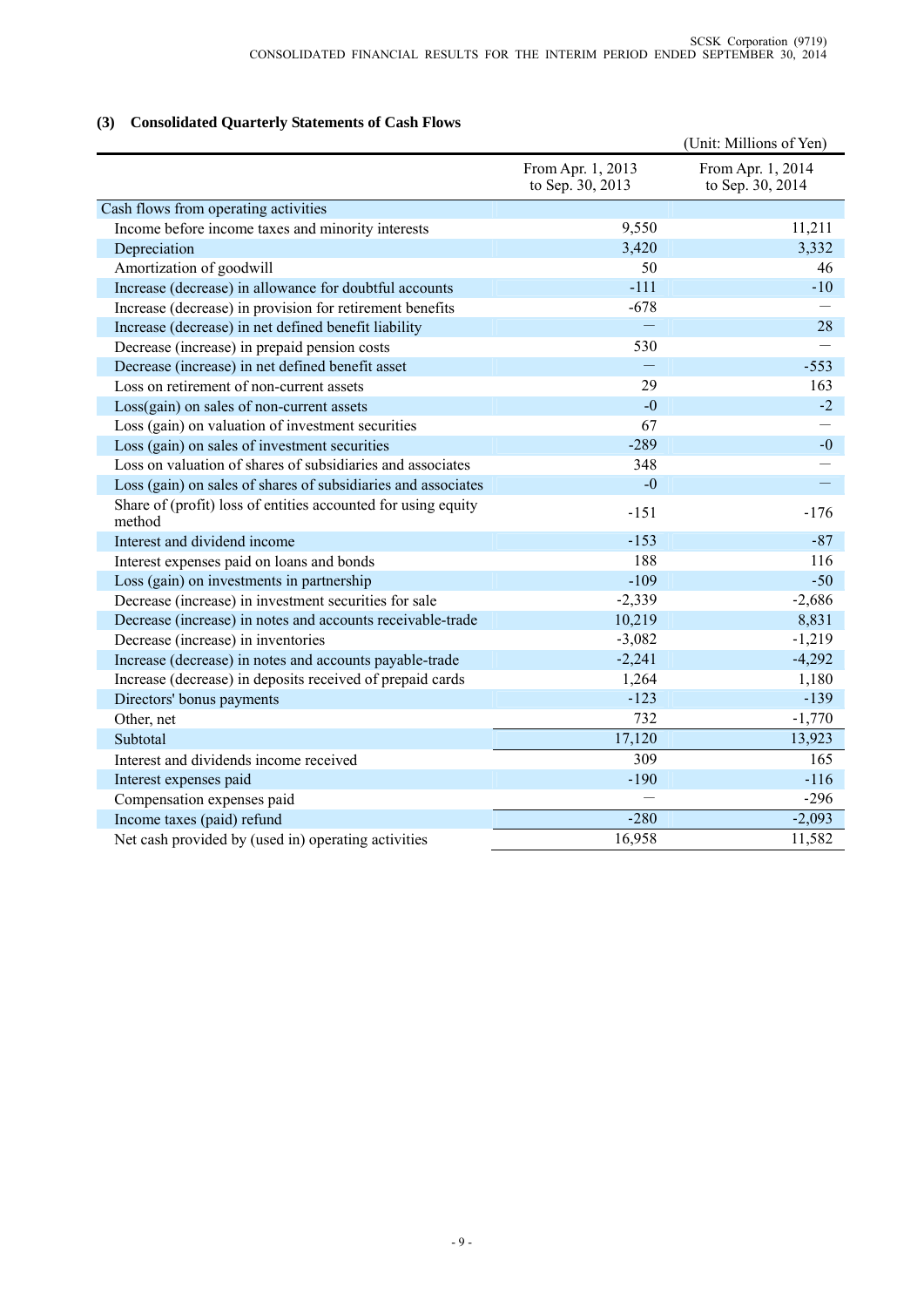| Cash flows from investing activities                                                     |           |                |
|------------------------------------------------------------------------------------------|-----------|----------------|
| Payments of deposit                                                                      |           | $-325$         |
| Proceeds from withdrawal deposit                                                         | $\equiv$  | 10,000         |
| Purchase of securities                                                                   | $-1,999$  | $-1,600$       |
| Proceeds from sales and redemption of securities                                         | 1,728     | 1,400          |
| Purchase of property, plant and equipment                                                | $-1,679$  | $-5,090$       |
| Proceeds from sales of property, plant and equipment                                     | 6         | 9              |
| Purchase of intangible assets                                                            | $-756$    | $-1,161$       |
| Purchase of investment securities                                                        | $-140$    | $-2$           |
| Proceeds from sales and redemption of investment<br>securities                           | 825       | $\theta$       |
| Proceeds from purchase of stock of subsidiaries with<br>change of scope of consolidation |           | 421            |
| Collection of short-term loans receivable                                                | 1         | $\overline{2}$ |
| Proceeds from withdrawal of investments in partnership                                   | 431       | 136            |
| Payments for lease and guarantee deposits                                                | $-423$    | $-173$         |
| Proceeds from collection of lease and guarantee deposits                                 | 98        | 185            |
| Payments for asset retirement obligations                                                | $-14$     |                |
| Other, net                                                                               | 81        | $-127$         |
| Net cash provided by (used in) investing activities                                      | $-1,841$  | 3,676          |
| Cash flows from financing activities                                                     |           |                |
| Increase in short-term loans payable                                                     | 17,000    | 7,500          |
| Decrease in short-term loans payable                                                     |           | $-14,500$      |
| Proceeds from long-term loans payable                                                    |           | 5,000          |
| Repayments of long-term loans payable                                                    | $-5,000$  |                |
| Redemption of bonds                                                                      | $-35,000$ |                |
| Repayments of lease obligations                                                          | $-937$    | $-813$         |
| Purchase of treasury shares                                                              | $-10$     | $-7$           |
| Proceeds from sales of treasury shares                                                   | 75        | 17             |
| Cash dividends paid                                                                      | $-1,870$  | $-2,079$       |
| Cash dividends paid to minority shareholders                                             | $-58$     | $-111$         |
| Net cash provided by (used in) financing activities                                      | $-25,801$ | $-4,994$       |
| Effect of exchange rate change on cash and cash equivalents                              | 154       | 6              |
| Net increase (decrease) in cash and cash equivalents                                     | $-10,529$ | 10,270         |
| Cash and cash equivalents at beginning of period                                         | 83,247    | 59,004         |
| Cash and cash equivalents at end of period                                               | 72,718    | 69,275         |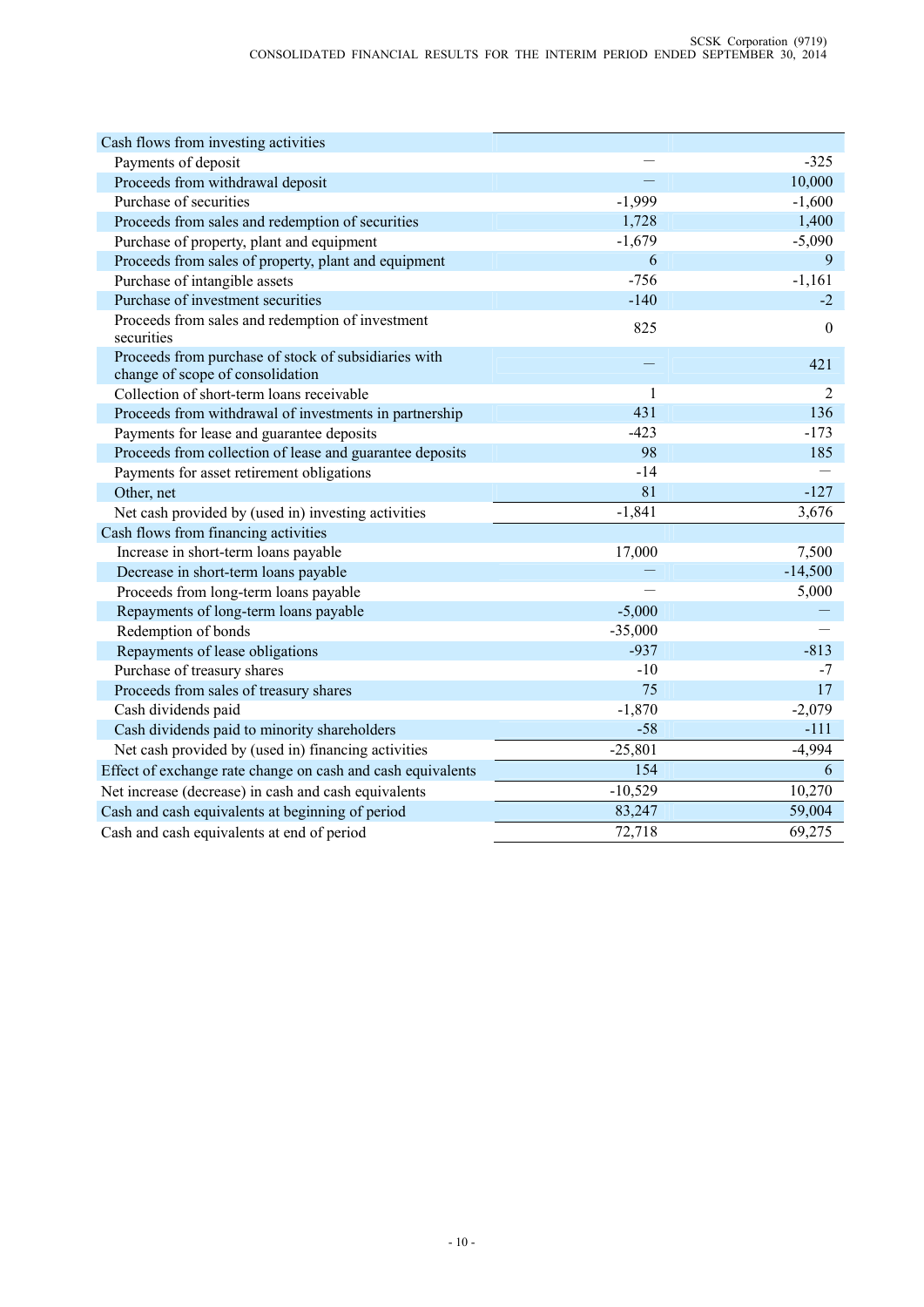### **(4) Notes regarding Consolidated Financial Results for the interim period ended September 30, 2014 (Notes regarding the Premise of a Going Concern)**

No applicable items.

### **(Notes concerning significant changes in shareholders' equity)**

No applicable items.

### **(Segment Information)**

I. Interim period of fiscal year ending March 31, 2014 (April 1, 2013 to September 30, 2013)

1) Information on Sales, Income (Loss) by Reported Segment

| (Unit: Millions of Yen) |
|-------------------------|
|                         |

|                                            | Industrial<br>Systems<br><b>Business</b> | Financial<br>Systems<br><b>Business</b> | Global<br>Systems<br><b>Business</b> | <b>Business</b><br>Solutions | <b>Business</b><br>Services | IT<br>Management | <b>IT Platform</b><br>Solutions | Prepaid Card<br><b>Business</b> |
|--------------------------------------------|------------------------------------------|-----------------------------------------|--------------------------------------|------------------------------|-----------------------------|------------------|---------------------------------|---------------------------------|
| Sales                                      |                                          |                                         |                                      |                              |                             |                  |                                 |                                 |
| (1) Outside customers                      | 33,478                                   | 26,664                                  | 6,494                                | 8,182                        | 15,351                      | 18,308           | 26,780                          | 1,467                           |
| Inter-segment sales or<br>(2)<br>transfers | 873                                      | 173                                     | 1,268                                | 818                          | 770                         | 4,429            | 2,807                           | 48                              |
| Total                                      | 34,351                                   | 26,837                                  | 7,762                                | 9,001                        | 16,122                      | 22,738           | 29,588                          | 1,516                           |
| Segment income (loss)                      | 2,148                                    | 2,419                                   | 1,028                                | 741                          | 683                         | 1,592            | 1,463                           | 93                              |

|                                            | Others | Total   | Adjustments<br>(Note 1) | Amounts<br>Reported in the<br>Consolidated<br>Financial<br><b>Statements</b><br>(Note 2) |
|--------------------------------------------|--------|---------|-------------------------|------------------------------------------------------------------------------------------|
| Sales                                      |        |         |                         |                                                                                          |
| (1) Outside customers                      | 393    | 137,122 |                         | 137,122                                                                                  |
| Inter-segment sales or<br>(2)<br>transfers | 1,331  | 12,520  | $-12,520$               |                                                                                          |
| Total                                      | 1,725  | 149,643 | $-12,520$               | 137,122                                                                                  |
| Segment income (loss)                      | 92     | 10,263  | $-476$                  | 9,786                                                                                    |

Notes: Adjustments are as follows:

1. The adjustment loss of ¥476 million to segment income (loss) represent general corporate expenses that have not been allocated to the reported segments.

2. Segment income (loss) has been reconciled to operating income in the consolidated income statement.